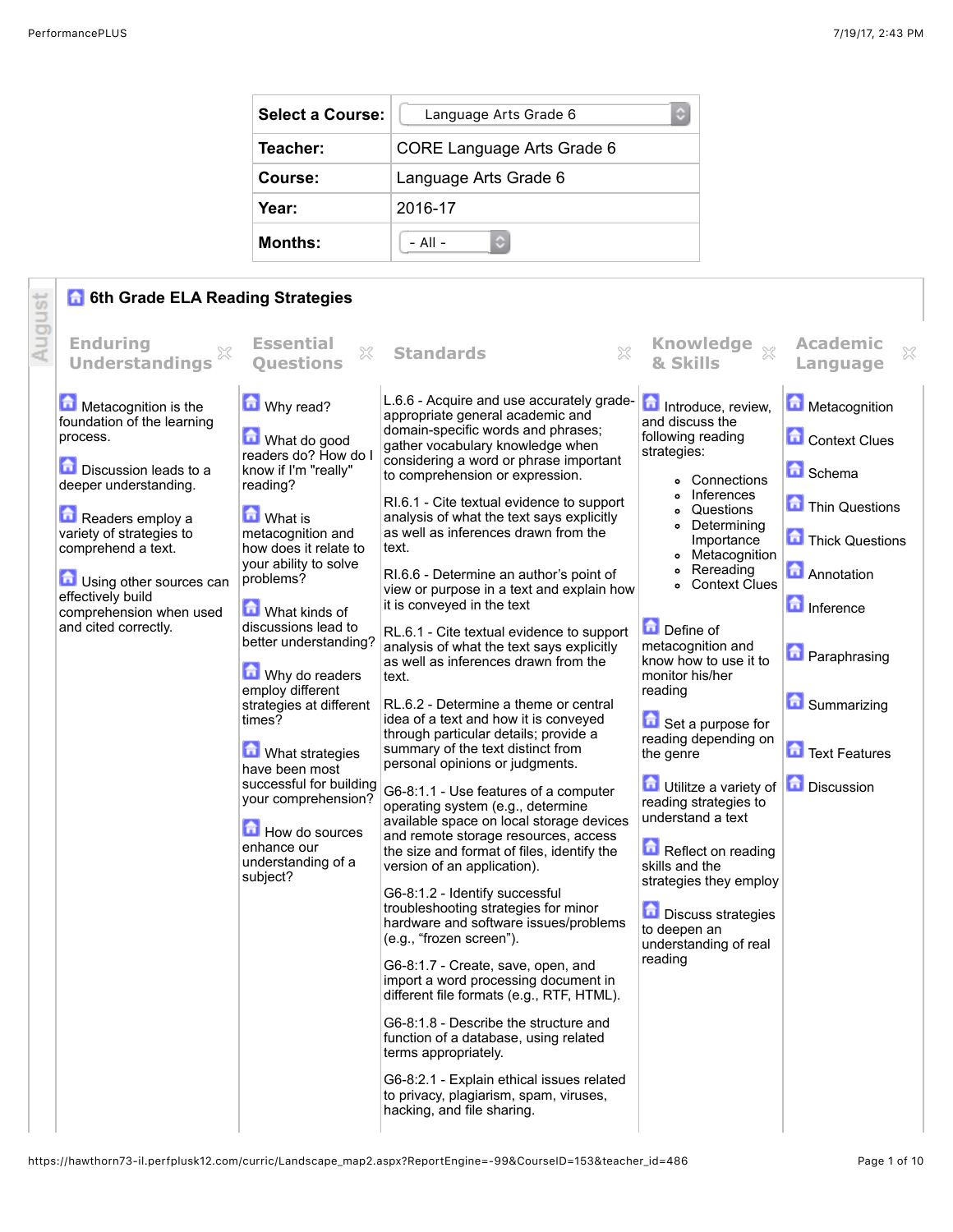|            | <b>Enduring</b>                                             | <b>Essential</b>                                              | RI.6.2 - Determine a central idea of a text<br>and how it is conveyed through particular<br>details; provide a summary of the text<br>distinct from personal opinions or<br>judgments. |                                                                     |                                                  |
|------------|-------------------------------------------------------------|---------------------------------------------------------------|----------------------------------------------------------------------------------------------------------------------------------------------------------------------------------------|---------------------------------------------------------------------|--------------------------------------------------|
| eptember   | X<br><b>Understandings</b>                                  | X<br><b>Ouestions</b>                                         | X<br><b>Standards</b>                                                                                                                                                                  | Knowledge x<br>& Skills                                             | <b>Academic</b><br>×<br>Language                 |
|            |                                                             |                                                               |                                                                                                                                                                                        |                                                                     |                                                  |
|            | <b>6th Grade ELA Personal Freedoms</b>                      |                                                               |                                                                                                                                                                                        |                                                                     |                                                  |
| S<br>tober | <b>Enduring</b><br><b>Understandings</b>                    | <b>Essential</b><br>X<br><b>Questions</b>                     | <b>Standards</b>                                                                                                                                                                       | Knowledge $\frac{1}{\mathbb{X}}$<br>& Skills                        | <b>Academic</b><br>Language                      |
|            | Every cause has an<br>effect.                               | <b>How does</b><br>government control<br>impact citizens?/How | L.6.4a - Use context (e.g., the overall<br>meaning of a sentence or paragraph; a<br>word's position or function in a sentence)<br>as a clue to the meaning of a word or                | <b>n</b> Understand the<br>relationship between<br>cause and effect | <b>Characterization</b><br>(implicit & explicit) |
|            | Freedom isn't free.                                         | much control should<br>government have<br>over citizens?      | phrase.                                                                                                                                                                                | Analyze character                                                   | Textual Evidence                                 |
|            | <b>Characters</b> are<br>developed in a variety of<br>ways. | What is the price<br>to pay for freedom?                      | L.6.4d - Verify the preliminary<br>determination of the meaning of a word<br>or phrase (e.g., by checking the inferred<br>meaning in context or in a dictionary).                      | traits and how<br>characters develop<br>throughout a story          | Demoocracy                                       |
|            | With risks come great<br>rewards.                           | How do<br>characters develop<br>throughout a story?           | RI.6.1 - Cite textual evidence to support<br>analysis of what the text says explicitly<br>as well as inferences drawn from the                                                         | Defend a side<br>through debate and<br>discussion                   | Freedom                                          |
|            |                                                             | When is a risk                                                | text.<br>RI.6.3 - Analyze in detail how a key                                                                                                                                          | Support their<br>opinions with textual                              | Compare/Contrast                                 |
|            |                                                             | worth taking?<br>Why does every<br>cause have an effect?      | individual, event, or idea is introduced,<br>illustrated, and elaborated in a text (e.g.,<br>through examples or anecdotes).                                                           | evidence<br>Identify types of<br>conflict within a text             | <b>Analogy</b>                                   |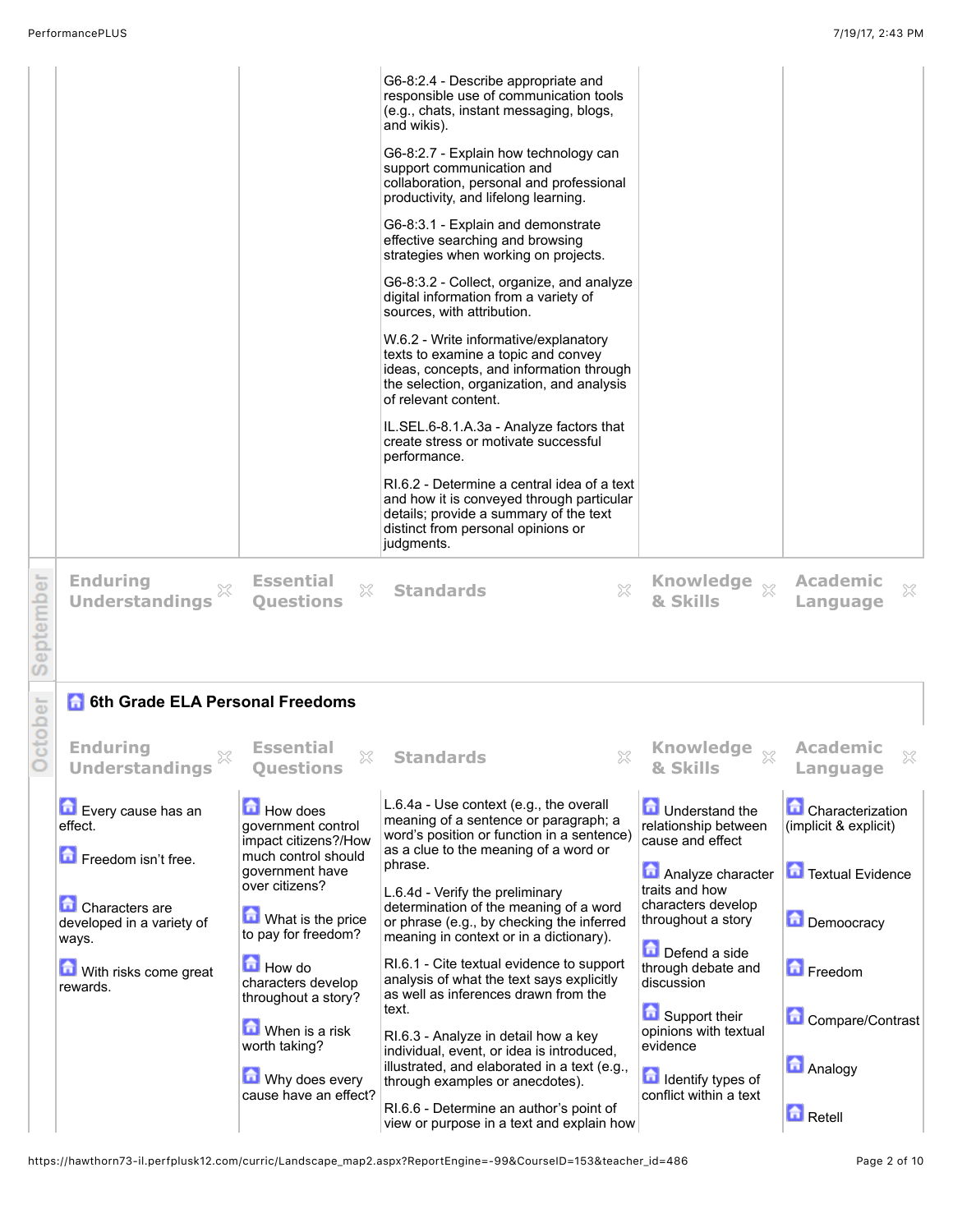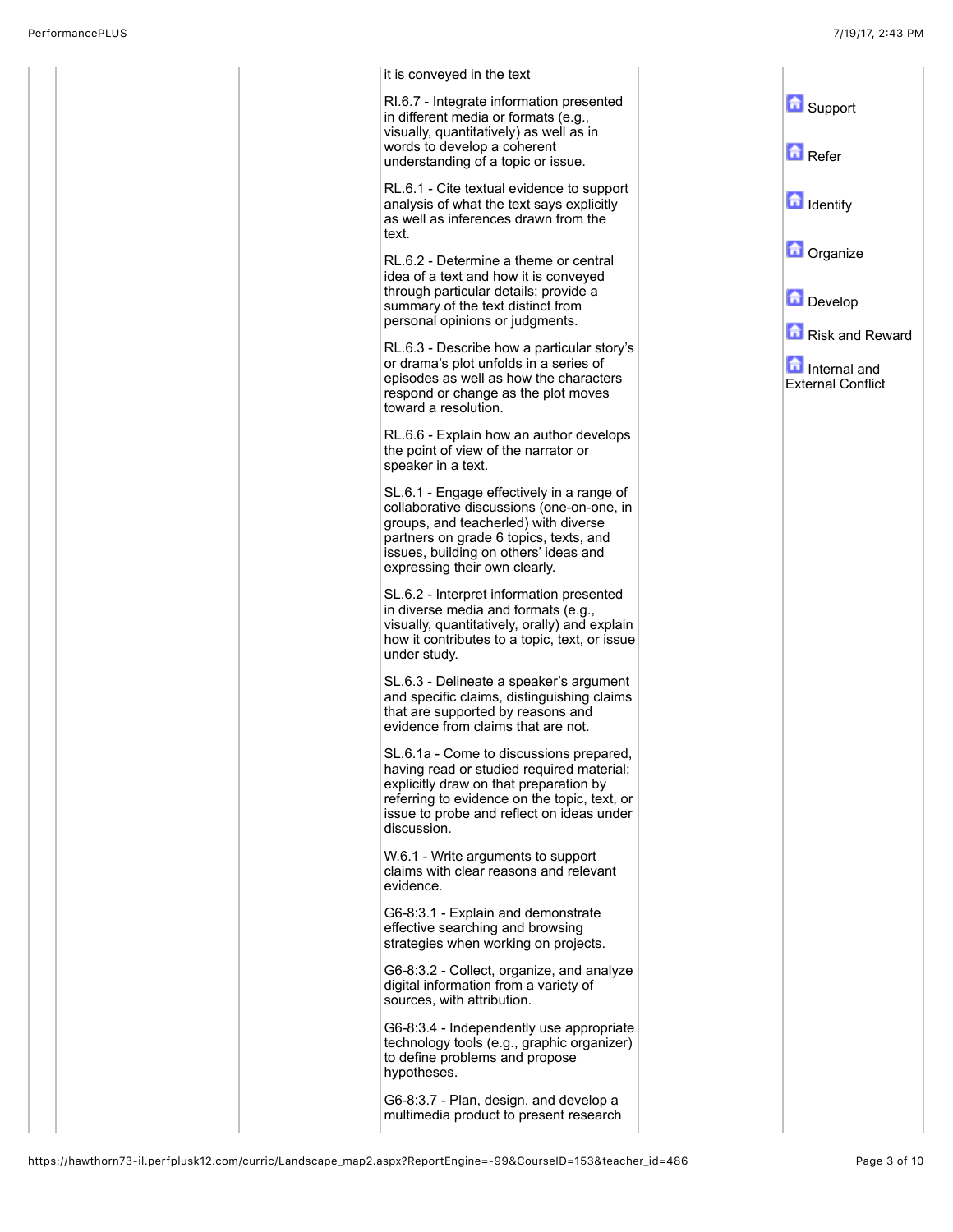| ember    | <b>Enduring</b><br><b>Understandings</b>                                                                                                                                | <b>Essential</b><br>X<br><b>Ouestions</b>                                                                                         | findings and creative ideas effectively,<br>citing sources.<br>G6-8:3.9 - Use a variety of<br>telecommunication tools (e.g., e-mail,<br>discussion groups, Web pages, blogs,<br>Web conferences) to collaborate and<br>communicate with peers, experts, and<br>other audiences (at district's discretion).<br>RI.6.8 - Trace and evaluate the argument<br>and specific claims in a text,<br>distinguishing claims that are supported<br>by reasons and evidence from claims<br>that are not.<br>X<br><b>Standards</b> | Knowledge<br>$\chi$<br>& Skills                                                                                                             | <b>Academic</b><br>X<br>Language                                                                                     |
|----------|-------------------------------------------------------------------------------------------------------------------------------------------------------------------------|-----------------------------------------------------------------------------------------------------------------------------------|-----------------------------------------------------------------------------------------------------------------------------------------------------------------------------------------------------------------------------------------------------------------------------------------------------------------------------------------------------------------------------------------------------------------------------------------------------------------------------------------------------------------------|---------------------------------------------------------------------------------------------------------------------------------------------|----------------------------------------------------------------------------------------------------------------------|
| December | <b>Author's Craft</b>                                                                                                                                                   |                                                                                                                                   |                                                                                                                                                                                                                                                                                                                                                                                                                                                                                                                       |                                                                                                                                             |                                                                                                                      |
|          | <b>Enduring</b><br><b>Understandings</b>                                                                                                                                | <b>Essential</b><br>X<br><b>Ouestions</b>                                                                                         | X<br><b>Standards</b>                                                                                                                                                                                                                                                                                                                                                                                                                                                                                                 | <b>Knowledge</b><br>$\chi$<br>& Skills                                                                                                      | <b>Academic</b><br>×<br>Language                                                                                     |
|          | Three types of irony exist <b>D</b> How does the use<br>that authors use to entertain<br>the reader.<br>Authors use literary<br>devices that impact the<br>reader.<br>Ы | of irony in a story<br>impact the reader?<br>合<br>Why do authors use<br>various literary<br>elements and how do<br>those elements | L.6.1 - Demonstrate command of the<br>conventions of standard English<br>grammar and usage when writing or<br>speaking.<br>L.6.2 - Demonstrate command of the<br>conventions of standard English<br>capitalization, punctuation, and spelling<br>when writing.                                                                                                                                                                                                                                                        | <b>Identify irony in</b><br>literature<br><b>Explain irony in a</b><br>piece of text<br>Describe mood<br>and tone using textual<br>evidence | <b>h</b> Irony<br><b>Figurative</b><br>Language<br><b>n</b> Tone<br>Mood                                             |
|          | The author will make stylistic<br>choices to convey a<br>message.                                                                                                       | impact the reader?<br>合                                                                                                           | RI.6.4 - Determine the meaning of words<br>and phrases as they are used in a text,<br>including figurative, connotative, and                                                                                                                                                                                                                                                                                                                                                                                          |                                                                                                                                             | <b>Claim</b>                                                                                                         |
|          | £<br>Making a claim and<br>supporting it with textual<br>evidence is an importantt<br>skill.                                                                            | Why is it beneficial to<br>be able to support a<br>claim with textual<br>evidence?                                                | technical meanings.<br>RI.6.5 - Analyze how a particular<br>sentence, paragraph, chapter, or section<br>fits into the overall structure of a text and<br>contributes to the development of the<br>ideas.<br>SL.6.1a - Come to discussions prepared,<br>having read or studied required material;<br>explicitly draw on that preparation by                                                                                                                                                                            |                                                                                                                                             | Support<br><b>T</b> Textual Evidence<br><b>T</b> Verbal Irony<br><b>Contract Situational Irony</b><br>Dramatic Irony |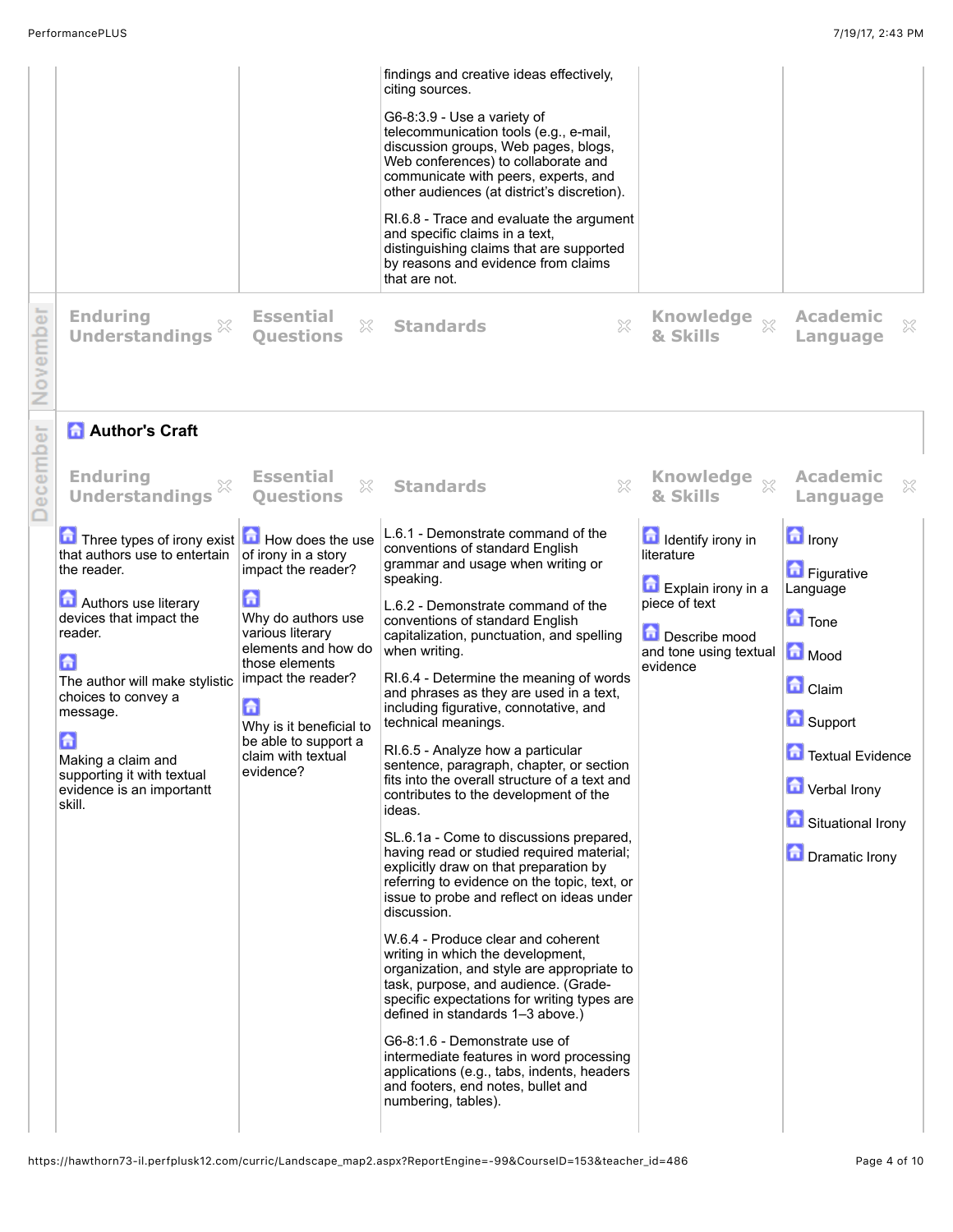|                                                                                                                                                                                                                |                                                                                                                                                                            | G6-8:1.25 - Use a variety of technology<br>tools (e.g., dictionary, thesaurus,<br>grammar-checker, calculator) to<br>maximize the accuracy of work.<br>G6-8:3.1 - Explain and demonstrate<br>effective searching and browsing<br>strategies when working on projects.<br>G6-8:3.4 - Independently use appropriate<br>technology tools (e.g., graphic organizer)<br>to define problems and propose<br>hypotheses.<br>IL.SEL.6-8.1.A.3b - Apply strategies to<br>manage stress and to motivate<br>successful performance.<br>IL.SEL.6-8.2.A.3a - Predict others'<br>feelings and perspectives in a variety of<br>situations.<br>IL.SEL.6-8.2.A.3b - Analyze how one's<br>behavior may affect others.                                                                                                                                                                                                                                                                                                                                                                                                                                                                                                                                                                                                                                                       |                                                                                                                                                                                                                                                                                                                                                                                                                             |                                                                                                                                                                                                                                    |
|----------------------------------------------------------------------------------------------------------------------------------------------------------------------------------------------------------------|----------------------------------------------------------------------------------------------------------------------------------------------------------------------------|----------------------------------------------------------------------------------------------------------------------------------------------------------------------------------------------------------------------------------------------------------------------------------------------------------------------------------------------------------------------------------------------------------------------------------------------------------------------------------------------------------------------------------------------------------------------------------------------------------------------------------------------------------------------------------------------------------------------------------------------------------------------------------------------------------------------------------------------------------------------------------------------------------------------------------------------------------------------------------------------------------------------------------------------------------------------------------------------------------------------------------------------------------------------------------------------------------------------------------------------------------------------------------------------------------------------------------------------------------|-----------------------------------------------------------------------------------------------------------------------------------------------------------------------------------------------------------------------------------------------------------------------------------------------------------------------------------------------------------------------------------------------------------------------------|------------------------------------------------------------------------------------------------------------------------------------------------------------------------------------------------------------------------------------|
| <b>n</b> Societal Injustices<br><b>Enduring</b><br><b>Understandings</b>                                                                                                                                       | <b>Essential</b><br>X<br><b>Questions</b>                                                                                                                                  | X<br><b>Standards</b>                                                                                                                                                                                                                                                                                                                                                                                                                                                                                                                                                                                                                                                                                                                                                                                                                                                                                                                                                                                                                                                                                                                                                                                                                                                                                                                                    | Knowledge xx<br>& Skills                                                                                                                                                                                                                                                                                                                                                                                                    | <b>Academic</b><br>X<br>Language                                                                                                                                                                                                   |
| Literature can teach<br>about issues of social<br>justices by exposing the<br>perspective of those who<br>have been impacted by<br>systematic oppression.<br>A story's theme is<br>developed through its plot. | What makes a<br>house a home?<br><b>M</b> What makes<br>someone or<br>something<br>famous/infamous?<br>to accept those who<br>are different?<br>What is social<br>justice? | L.6.4 - Determine or clarify the meaning<br>of unknown and multiple-meaning words<br>and phrases based on grade 6 reading<br>and content, choosing flexibly from a<br>range of strategies.<br>RI.6.7 - Integrate information presented<br>in different media or formats (e.g.,<br>visually, quantitatively) as well as in<br>$\bullet$ Why is it important words to develop a coherent<br>understanding of a topic or issue.<br>RL.6.2 - Determine a theme or central<br>idea of a text and how it is conveyed<br>through particular details; provide a<br>summary of the text distinct from<br>personal opinions or judgments.<br>SL.6.2 - Interpret information presented<br>in diverse media and formats (e.g.,<br>visually, quantitatively, orally) and explain<br>how it contributes to a topic, text, or issue<br>under study.<br>G6-8:2.7 - Explain how technology can<br>support communication and<br>collaboration, personal and professional<br>productivity, and lifelong learning.<br>G6-8:3.3 - Use a variety of computing<br>devices (e.g., probeware, handheld<br>computers, digital cameras, scanners) to<br>collect, analyze, and present information<br>for curriculum assignments.<br>G6-8:3.7 - Plan, design, and develop a<br>multimedia product to present research<br>findings and creative ideas effectively,<br>citing sources. | Explain how<br>figurative language<br>enhances the plot of a<br>story<br>Evaluate how<br>honesty, respect,<br>fairness, and<br>compassion enable<br>one to take the needs<br>of others into account<br>when making<br>decisions<br>Create a mutli-<br>media presentation<br>based on a legendary<br>historical figure<br>Explain how an<br>author develops the<br>point of view of the<br>narrator or speaker in<br>a text. | Famous/Infamous<br>Figures<br><b>Discrimination</b><br><b>G</b> Segregation<br><b>D</b> Illiteracy<br>Justice/Injustice<br><b>Civil Rights</b><br>$\blacksquare$ Tone<br><b>Appreciation</b><br>Social Justice<br><b>D</b> Society |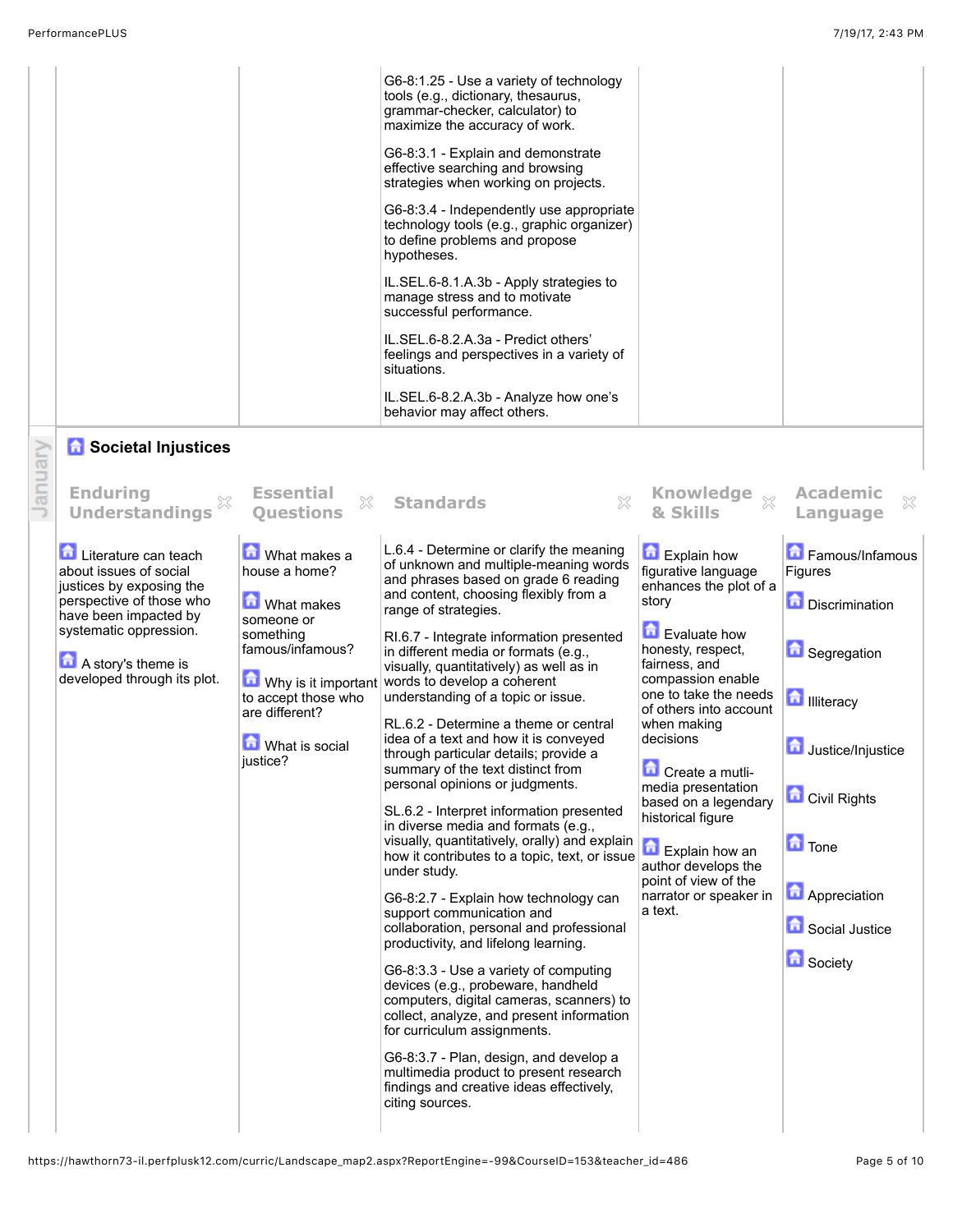|             |                                                                                                                                                                                                                                                                                                                                                                                                                                             |                                                                                                                                                                                                                                                                                 | G6-8:3.9 - Use a variety of<br>telecommunication tools (e.g., e-mail,<br>discussion groups, Web pages, blogs,<br>Web conferences) to collaborate and<br>communicate with peers, experts, and<br>other audiences (at district's discretion).<br>RL.6.6 - Explain how an author develops<br>the point of view of the narrator or<br>speaker in a text.<br>IL.SEL.6-8.3.A.3b - Analyze the reasons<br>for school and societal rules.<br>IL.SEL.6-8.3.A.3a - Evaluate how<br>honesty, respect, fairness, and<br>compassion enable one to take the<br>needs of others into account when<br>making decisions.<br>IL.SEL.6-8.3.B.3b - Evaluate strategies<br>for resisting pressures to engage in<br>unsafe or unethical activities.                                                                                                                                                                                                                                                                                                                                                                                                               |                                                                                                                                                                                                                                                                                                                 |                                                                                                                  |   |
|-------------|---------------------------------------------------------------------------------------------------------------------------------------------------------------------------------------------------------------------------------------------------------------------------------------------------------------------------------------------------------------------------------------------------------------------------------------------|---------------------------------------------------------------------------------------------------------------------------------------------------------------------------------------------------------------------------------------------------------------------------------|---------------------------------------------------------------------------------------------------------------------------------------------------------------------------------------------------------------------------------------------------------------------------------------------------------------------------------------------------------------------------------------------------------------------------------------------------------------------------------------------------------------------------------------------------------------------------------------------------------------------------------------------------------------------------------------------------------------------------------------------------------------------------------------------------------------------------------------------------------------------------------------------------------------------------------------------------------------------------------------------------------------------------------------------------------------------------------------------------------------------------------------------|-----------------------------------------------------------------------------------------------------------------------------------------------------------------------------------------------------------------------------------------------------------------------------------------------------------------|------------------------------------------------------------------------------------------------------------------|---|
| oruary<br>Φ | <b>Enduring</b><br><b>Understandings</b>                                                                                                                                                                                                                                                                                                                                                                                                    | <b>Essential</b><br>×<br><b>Ouestions</b>                                                                                                                                                                                                                                       | <b>Standards</b>                                                                                                                                                                                                                                                                                                                                                                                                                                                                                                                                                                                                                                                                                                                                                                                                                                                                                                                                                                                                                                                                                                                            | Knowledge xx<br>$\chi$<br>& Skills                                                                                                                                                                                                                                                                              | <b>Academic</b><br>Language                                                                                      | X |
| arch        | <b>Research</b><br><b>Enduring</b><br><b>Understandings</b>                                                                                                                                                                                                                                                                                                                                                                                 | <b>Essential</b><br>X<br><b>Ouestions</b>                                                                                                                                                                                                                                       | X<br><b>Standards</b>                                                                                                                                                                                                                                                                                                                                                                                                                                                                                                                                                                                                                                                                                                                                                                                                                                                                                                                                                                                                                                                                                                                       | Knowledge & x<br><b>Skills</b>                                                                                                                                                                                                                                                                                  | <b>Academic</b><br>Language                                                                                      | X |
|             | It is important to find and<br>evaluate the reliability of<br>sources.<br>The ability to paraphrase<br>demonstrates sound<br>research practice.<br>Once one finds reliable<br>information, it is important to<br>synthesize it to create a<br>different level of<br>understanding.<br>There are correct and<br>acceptable ways to<br>appropriately cite sources.<br>The ability to determine<br>importance is a valuable<br>research skill. | How can you<br>determine the<br>reliability of a source?<br>How can you<br>determine what is<br>important?<br>How can research<br>support a thesis?<br>How does<br>research impact our<br>lives?<br>How can a writer<br>locate, gather,<br>understand, and<br>present research? | L.6.3 - Use knowledge of language<br>and its conventions when writing,<br>speaking, reading, or listening.<br>RI.6.7 - Integrate information<br>presented in different media or formats<br>(e.g., visually, quantitatively) as well as<br>in words to develop a coherent<br>understanding of a topic or issue.<br>RI.6.10 - By the end of the year, read<br>and comprehend literary nonfiction in<br>the grades 6-8 text complexity band<br>proficiently, with scaffolding as needed<br>at the high end of the range.<br>SL.6.5 - Include multimedia<br>components (e.g., graphics, images,<br>music, sound) and visual displays in<br>presentations to clarify information.<br>W.6.2a - Introduce a topic; organize<br>ideas, concepts, and information,<br>using strategies such as definition,<br>classification, comparison/contrast,<br>and cause/effect; include formatting<br>(e.g., headings), graphics (e.g., charts,<br>tables), and multimedia when useful to<br>aiding comprehension.<br>W.6.2b - Develop the topic with<br>relevant facts, definitions, concrete<br>details, quotations, or other information<br>and examples. | <b>D</b> Presentation Skills:<br>$\bullet$ Eye contact<br>Body language<br>Nonverbal/Verbal   Synthesize<br>Intonation<br>Rate<br>Delivery<br>$\bullet$<br>$\bullet$ Pitch<br><b>D</b> Paraphrasing<br><b>D</b> Plagiarism<br><b>C</b> itations<br>Internet Databases<br><b>D</b> Voice<br><b>G</b> Summarizing | <b>D</b> Cite<br><b>n</b> Integrate<br><b>Articulate</b><br>Support<br><b>B</b> Summarize<br><b>D</b> Paraphrase |   |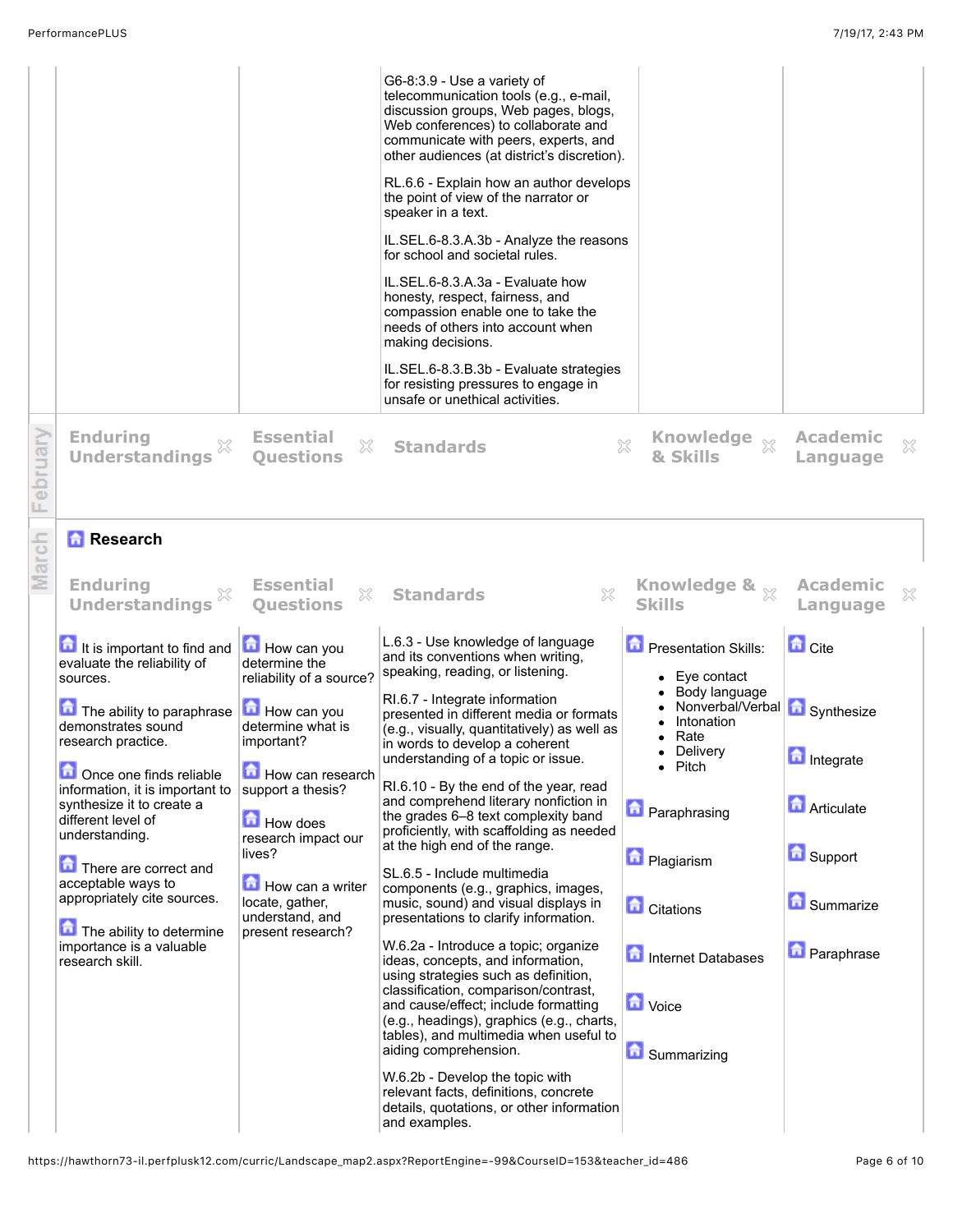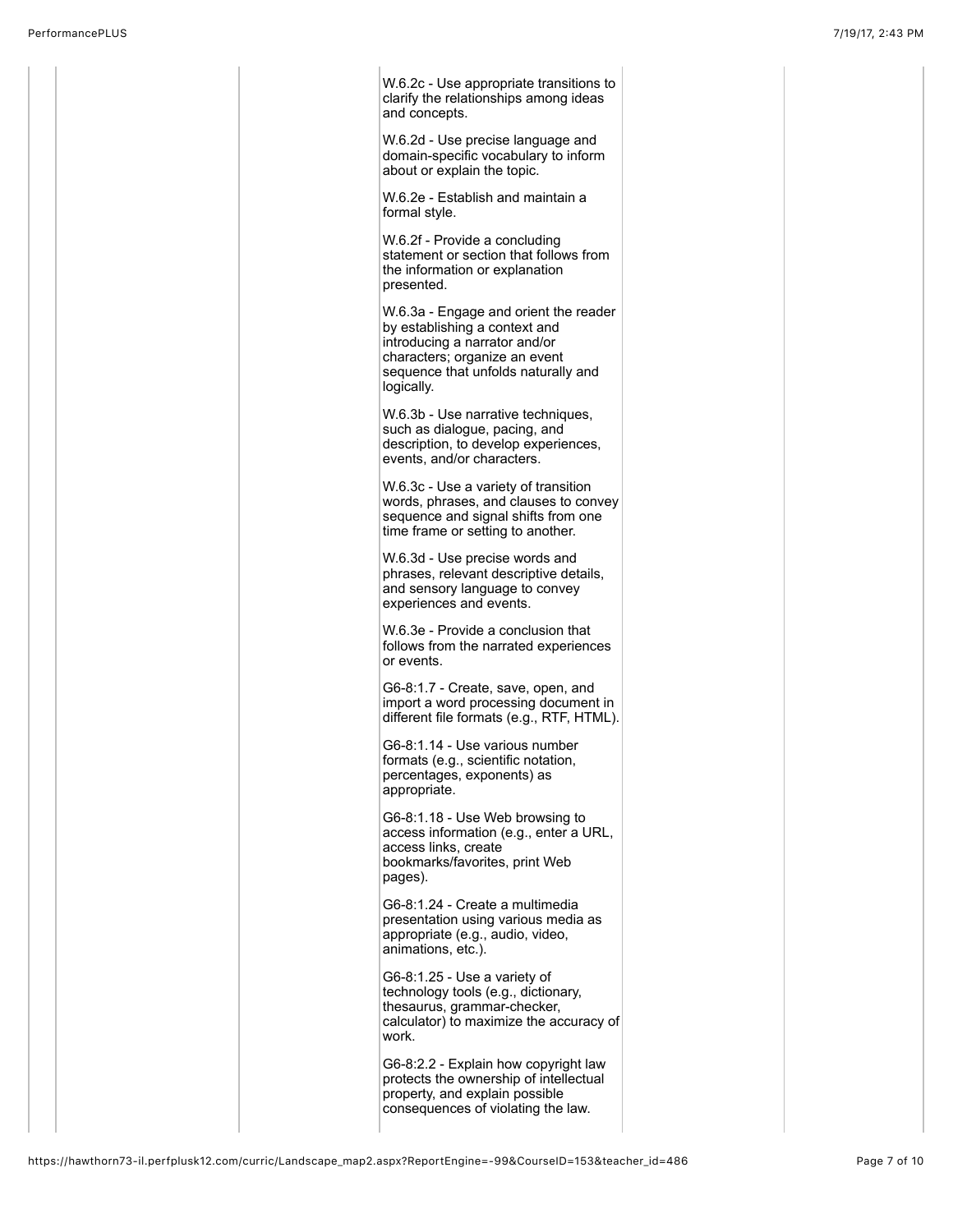|  | G6-8:2.3 - Explain fair use guidelines<br>for using copyrighted materials (e.g.,<br>images, music, video, text) in school<br>projects.                                                                                                             |  |  |
|--|----------------------------------------------------------------------------------------------------------------------------------------------------------------------------------------------------------------------------------------------------|--|--|
|  | G6-8:2.8 - Analyze and explain how<br>media and technology can be used to<br>distort, exaggerate, and misrepresent<br>information.                                                                                                                 |  |  |
|  | G6-8:3.1 - Explain and demonstrate<br>effective searching and browsing<br>strategies when working on projects.                                                                                                                                     |  |  |
|  | G6-8:3.2 - Collect, organize, and<br>analyze digital information from a<br>variety of sources, with attribution.                                                                                                                                   |  |  |
|  | G6-8:3.3 - Use a variety of computing<br>devices (e.g., probeware, handheld<br>computers, digital cameras, scanners)<br>to collect, analyze, and present<br>information for curriculum<br>assignments.                                             |  |  |
|  | G6-8:3.4 - Independently use<br>appropriate technology tools (e.g.,<br>graphic organizer) to define problems<br>and propose hypotheses.                                                                                                            |  |  |
|  | G6-8:3.5 - Use and modify databases<br>and spreadsheets to analyze data and<br>propose solutions.                                                                                                                                                  |  |  |
|  | G6-8:3.8 - Identify differences between<br>various media and explain issues<br>associated with repurposing<br>information from one medium to<br>another (e.g., from print to the Web).                                                             |  |  |
|  | G6-8:3.9 - Use a variety of<br>telecommunication tools (e.g., e-mail,<br>discussion groups, Web pages, blogs,<br>Web conferences) to collaborate and<br>communicate with peers, experts, and<br>other audiences (at district's<br>discretion).     |  |  |
|  | IL.SEL.6-8.3.B.3a - Analyze how<br>decision-making skills improve study<br>habits and academic performance.                                                                                                                                        |  |  |
|  | RI.6.9 - Compare and contrast one<br>author's presentation of events with<br>that of another (e.g., a memoir written<br>by and a biography on the same<br>person).                                                                                 |  |  |
|  | SL.6.4 - Present claims and findings,<br>sequencing ideas logically and using<br>pertinent descriptions, facts, and<br>details to accentuate main ideas or<br>themes; use appropriate eye contact,<br>adequate volume, and clear<br>pronunciation. |  |  |
|  | SL.6.6 - Adapt speech to a variety of<br>contexts and tasks, demonstrating<br>command of formal English when<br>indicated or appropriate. (See grade 6<br>Language standards 1 and 3 on page<br>52 for specific expectations.)                     |  |  |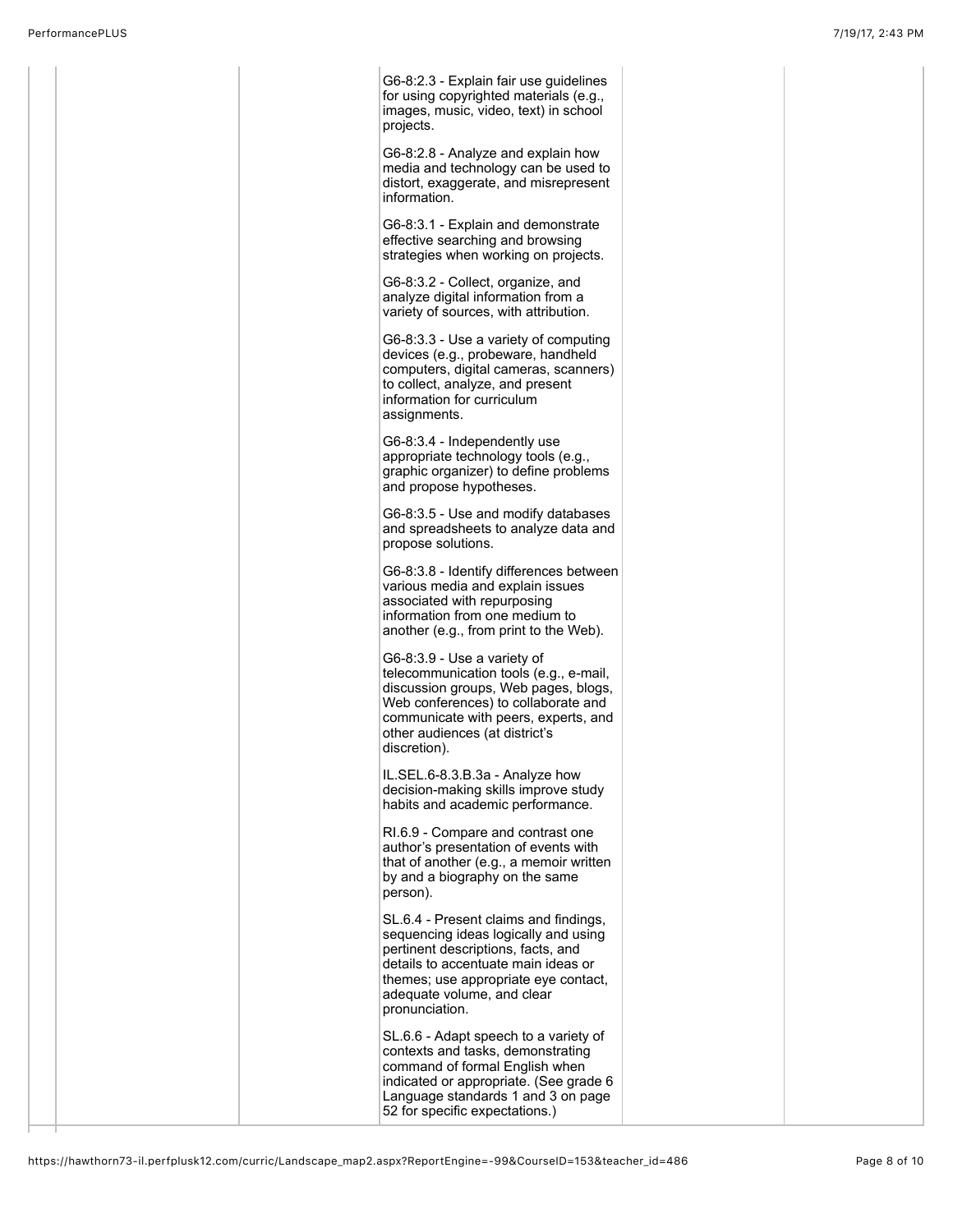| <b>Enduring</b><br><b>Understandings</b>                         | <b>Essential</b><br>X<br><b>Ouestions</b>                                            | <b>Standards</b>                                                                                                                                                                                                                            | Knowledge $\frac{1}{\mathbb{X}}$<br>& Skills | <b>Academic</b><br>$\chi$<br>Language |
|------------------------------------------------------------------|--------------------------------------------------------------------------------------|---------------------------------------------------------------------------------------------------------------------------------------------------------------------------------------------------------------------------------------------|----------------------------------------------|---------------------------------------|
| <b>R</b> Courage                                                 |                                                                                      |                                                                                                                                                                                                                                             |                                              |                                       |
| <b>Enduring</b><br><b>Understandings</b>                         | <b>Essential</b><br>X<br><b>Ouestions</b>                                            | <b>Standards</b>                                                                                                                                                                                                                            | <b>Knowledge</b><br>$\chi$<br>& Skills       | <b>Academic</b><br>X<br>Language      |
| Life in the 1940s was<br>largely impacted by war                 | When is it okay to<br>break the rules?                                               | RI.6.6 - Determine an author's point of<br>view or purpose in a text and explain how<br>it is conveyed in the text                                                                                                                          | Effects of War                               | Figurative                            |
| It is important to<br>understand how people<br>become bullies    | <b>D</b> Under what<br>circumstances would<br>a bully be deserving                   | RL.6.4 - Determine the meaning of words<br>and phrases as they are used in a text,<br>including figurative and connotative                                                                                                                  | <b>n</b><br>Bullying                         | <b>Connotative</b>                    |
| Every cause has an<br>effect and every choice has                | of sympathy?<br>How does                                                             | meanings; analyze the impact of a<br>specific word choice on meaning and<br>tone.                                                                                                                                                           | Bravery/Courage                              | Point of View                         |
| a positive or negative<br>consequence.<br>The impact of domestic | recognizing others'<br>circumstances help<br>form your viewpoint of<br>who they are? | RL.6.6 - Explain how an author develops<br>the point of view of the narrator or<br>speaker in a text.                                                                                                                                       | Desertion                                    | Compare/Contrast                      |
| violence is widespread and<br>varies.                            | How does war<br>impact society?                                                      | SL.6.3 - Delineate a speaker's argument<br>and specific claims, distinguishing claims<br>that are supported by reasons and                                                                                                                  | <b>Abuse</b>                                 | Distinguish<br><b>n</b> Integrate     |
| Courage can be<br>demonstrated in many<br>different situations.  |                                                                                      | evidence from claims that are not.<br>W.6.10 - Write routinely over extended                                                                                                                                                                |                                              | <b>n</b> Interpret                    |
| <b>D</b> War is impactful.                                       |                                                                                      | time frames (time for research, reflection,<br>and revision) and shorter time frames (a<br>single sitting or a day or two) for a range<br>of tasks, purposes, and audiences.                                                                |                                              | Main Idea                             |
|                                                                  |                                                                                      | G6-8:2.4 - Describe appropriate and<br>responsible use of communication tools<br>(e.g., chats, instant messaging, blogs,<br>and wikis).                                                                                                     |                                              | <b>Connections</b>                    |
|                                                                  |                                                                                      | G6-8:2.7 - Explain how technology can<br>support communication and<br>collaboration, personal and professional<br>productivity, and lifelong learning.                                                                                      |                                              |                                       |
|                                                                  |                                                                                      | G6-8:3.2 - Collect, organize, and analyze<br>digital information from a variety of<br>sources, with attribution.                                                                                                                            |                                              |                                       |
|                                                                  |                                                                                      | G6-8:3.9 - Use a variety of<br>telecommunication tools (e.g., e-mail,<br>discussion groups, Web pages, blogs,<br>Web conferences) to collaborate and<br>communicate with peers, experts, and<br>other audiences (at district's discretion). |                                              |                                       |
|                                                                  |                                                                                      | L.6.1 - Demonstrate command of the<br>conventions of standard English<br>grammar and usage when writing or<br>speaking.                                                                                                                     |                                              |                                       |
|                                                                  |                                                                                      | L.6.2 - Demonstrate command of the<br>conventions of standard English<br>capitalization, punctuation, and spelling<br>when writing.                                                                                                         |                                              |                                       |
|                                                                  |                                                                                      | L.6.3 - Use knowledge of language and<br>its conventions when writing, speaking,<br>reading, or listening.                                                                                                                                  |                                              |                                       |
|                                                                  |                                                                                      |                                                                                                                                                                                                                                             |                                              |                                       |